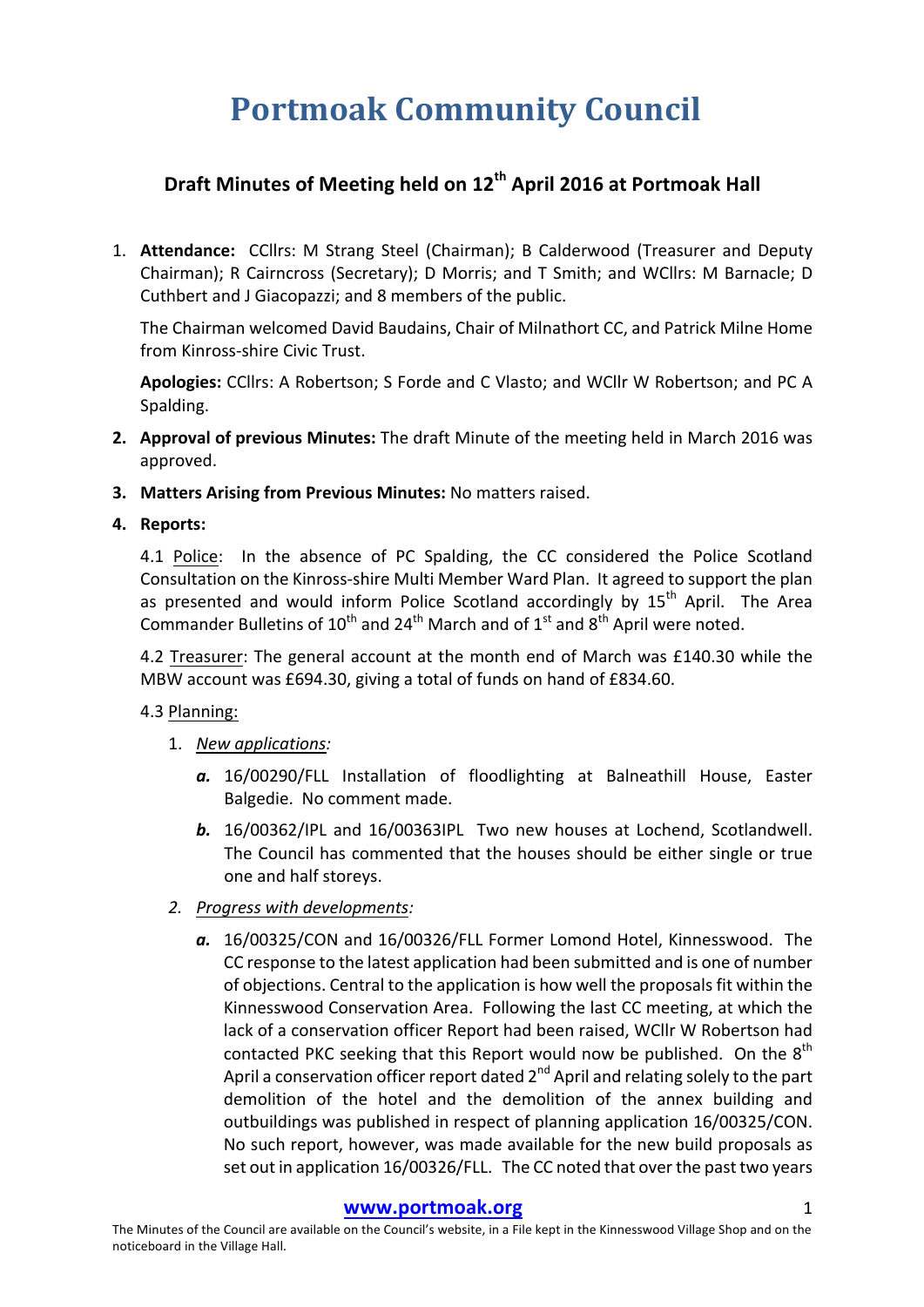it had on a number of occasions sought such a Report. It regarded its omission now as incompatible with a transparent planning process. This matter was noted by the WCllrs present and the CC would write to PKC once more seeking that the Report be published on the PKC web.

A resident objected to the Secretary referring to the three WCllrs present as being in a "privileged position". Each is a member of the Development Management Committee (which is likely to determine the outcome of this application); receives detailed briefing in respect of any application; and has direct access to senior planning officials.

- **b.** Glenlomond proposal to erect dwellinghouses. A new planning application was anticipated.
- **c.** Arrangements at Whitecraigs and Stephen's Field consequent on departure of the developer. A meeting to review both the matter of maintenance of redundant plots across the development and the status of Stephen's Field is in hand.
- 3. Planning *Enforcement Provisions* PKC invitation to comment. The Chairman would respond taking account of the CC's views by 29<sup>th</sup> April.
- 4.3 Roads: CCllr Calderwood reported that, although the CC had carefully raised a number of issues with PKC officers, progress had been disappointing. WCllrs present noted this. WCllr Barnacle would pursue the matter further to include: an update on the Portmoak site meeting of  $3<sup>rd</sup>$  November 2015; further information on the proposed 20mph pilots for the A911 at Easter Balgedie, Kinnesswood and Scotlandwell; and an explanation of what is proposed in the "B9097 Action Plan" for the South Loch Road.

*PKC* Consultation on the proposal plan to introduce a 20mph speed limit on Dryside *Road at Glenlomond and Wester Balgedie.* Comments were required by the by 3<sup>rd</sup> May. The CC revisited the proposals. It agreed that: a) it welcomed the proposal to introduce a "Green Route" safeguarding pedestrians and cyclists along the Dryside Road from its junction with the A911 at Wester Balgedie, past Glenlomond to its conclusion at the boundary with Fife; b) from the A911 junction to the north end of the village of Wester Balgedie and on the section of the Route from the entrance to Glenlomond Village to the waste water plant the speed should be a maximum of 20mph; and that c) elsewhere along the Route the maximum speed should be 30mph and not as proposed 40 mph. The CC felt that despite the blind bends, lack of passing places and the absence of provision for cyclists and pedestrians, a speed of 20mph between Wester Balgedie and Glenlomond was unrealistic. It believed that 30 mph for that section of the Route and the section from the waste water plant to the border with Fife should be 30mph. An off-road walking/cycling route from Glenlomond to Wester Balgedie should be pursued. PKC would be informed accordingly.

4.5 Paths: CCIIr Tom Smith reported that the Paths Group had enioved a constructive site visit to the Michael Bruce Way with George Lawrie of TRACKS and Kevin Fairclough of Paths for All. Suggestions on how to proceed were being considered and there would be short and long term programmes of work covering a range of activities. There would be a significant focus on maintaining and improving drainage. Support from volunteer "Action Days" facilitated by Paths for All would be considered. New arrangement for grass cutting would shortly be commissioned.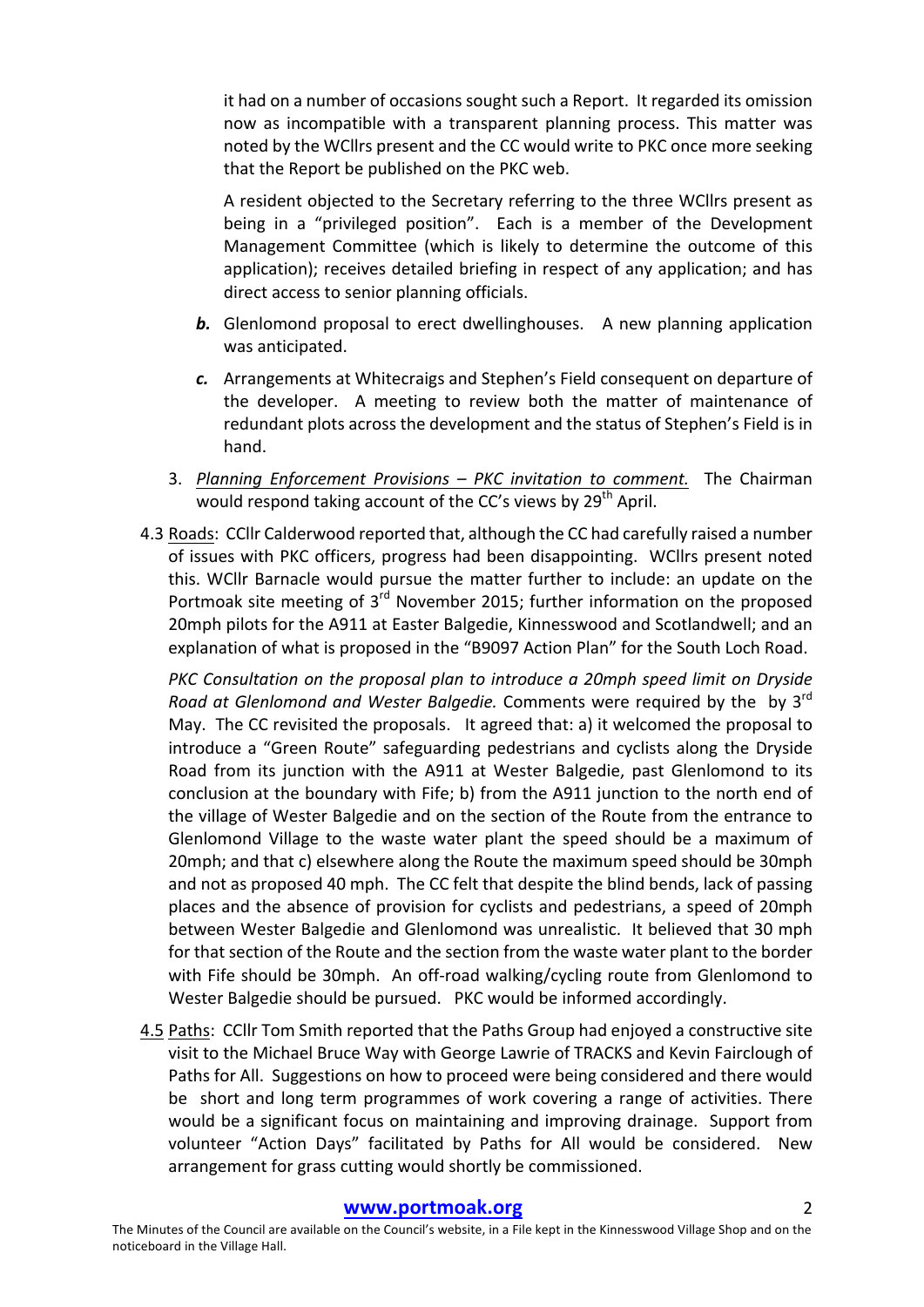- 5 **Best kept village award 2016:** Patrick Milne Home of the Kinross-shire Civic Trust explained the arrangements for the annual Best Kept Village and Hamlet Awards for Kinross-shire which are sponsored by the Trust. This is the  $50<sup>th</sup>$  anniversary of the awards which had been created by Sir Robert Stewart of Arndean. It also coincides with the 25<sup>th</sup> anniversary of the Civic Trust. These are notable milestones and the Trust would welcome participation from all Portmoak settlements including, for the first time, Glenlomond. Entry is easy: notify the Trust by completing a simple form by the end of April. Judging this year would be towards the end of June. The emphasis is on factors contributing to a best kept village or hamlet, on tidiness and not on blooms. While the judges do look at public buildings they disregard buildings in a state of disrepair for which the community is not responsible. Patrick Milne Home was thanked for his presentation. The CC would encourage all settlements to participate.
- **6** Scottish Natural Heritage (SNH): Consultation on Management Plan for Loch Leven. The CC considered the SNH draft 10 year Management Plan for the Loch Leven National Nature Reserve. It was supportive of the programme which aimed to change how SNH manages the Reserve with a particular emphasis on improving the experience of visitors and educational groups. It agreed with plans to ensure effective Local Access Guidance including mitigating measures for the effects of the Heritage Trail. The Council sought better access to the NNR and the Heritage Trail from the settlements of Scotlandwell and Kinnesswood. Doing so would allow them to derive an economic benefit from the large numbers of visitors passing though Portmoak. The Council would support the SNH aspiration to include Portmoak Moss in the NNR. The local community would be pleased to work in partnership on relevant projects and would separately explore with SNH how that might be accomplished. Comments would be submitted by  $15<sup>th</sup>$  April.
- **7 Consultation on Draft Local Housing Strategy 2016 – 2017.**  Housing provision in Portmoak was recognised as an important matter and had been a strong part of the CC's response to the PKC Consultation on its Main Issues Report for the forthcoming Local Development Plan. It was difficult to reconcile the figures for population growth set out in the Housing Strategy with the projected fall in pupil intake at Portmoak School. CCllr Alison Robertson would be asked to take the lead in submitting a response on behalf of the CC by 19<sup>th</sup> April.

# **8 CC Matters:**

- 8.1 Insurance renewal: The CC's renewal of its annual insurance had been confirmed and would be placed on the Hall notice board.
- 8.2 Information Leaflets 2016. These would be available for distribution shortly. Flyers had been placed on notice boards.

# **9 Ward Cllr Reports:**

*WCllr M* Barnacle: Congratulated the CC on its information leaflet; confirmed that his comment on the Main Issues Report could be found in the recent Newsletter; and reported that the recommendations of the Boundary Commission that could affect Kinross-shire would not be made to Scottish Ministers until after the forthcoming election.

*WCllr J Giacopazzi* reported that: traffic school exclusion zones were being trialled (the arrangement could be relevant to Portmoak School) and that the "Community Pay-Back scheme" might be relevant to projects in Portmoak.